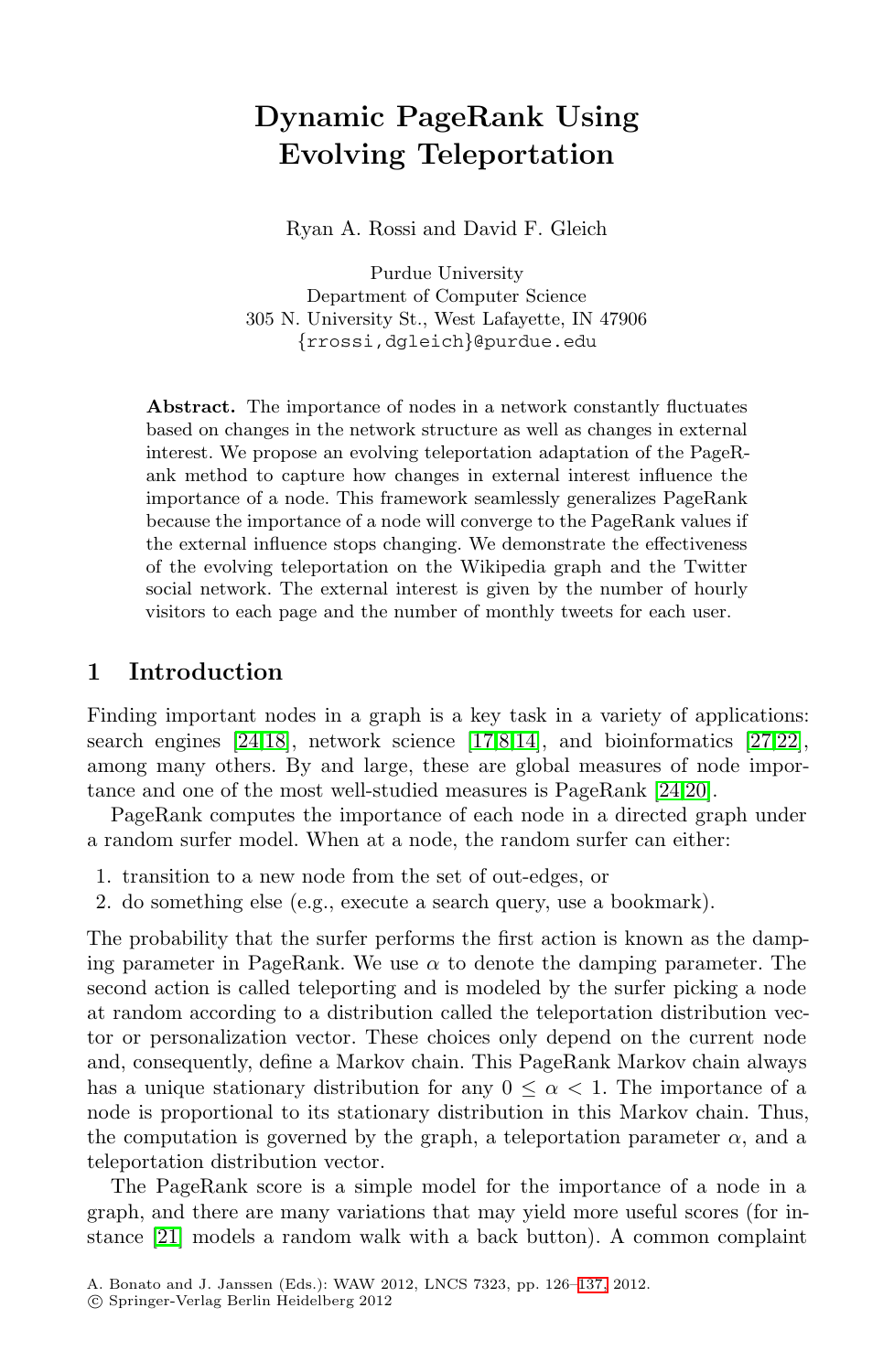about PageRank models is that they are o[nly](#page-3-0) defined for static graphs. Motivated by the idea of studying PageRank with dynamic graphs, we formulate a dynamic PageRank model for a static graph with a time-dependent, or evolving, teleportation vector. Intuitively, the teleportation distribution changes based on human dynamics such as recent news and seasonal preferences. For example, in [our forthcoming experiments \(Section 6\), the time-depend](http://www.cs.purdue.edu/homes/dgleich/codes/dynsyspr-waw)ent vector is the number of hourly page visits for each page from Wikipedia. We derive the model and algorithms for this dynamic version of PageRank in Section 4. The resulting algorithms scale to large graphs. Moreover, we show that the new model is a generalization of PageRank in the sense that *if the time-dependent vector stops changing* then *our dynamic score vector converges to the standard PageRank score*.

We make our code and data available in the spirit of reproducible research: http://www.cs.purdue.edu/homes/dgleich/codes/dynsyspr-waw

## **2 PageRank Notation**

In order to place our work in context, we first introduce some notation. Let **A** be the adjacency matrix for a graph where  $A_{i,j}$  denotes an edges from node i to node j. In order to avoid a proliferation of transposes, we define **P** as the transposed transition matrix for a random-walk on a graph:

 $P_{i,i}$  = probability of transitioning from node *i* to node *j*.

Hence, the matrix **P** is *column-stochastic* instead of row-stochastic, which is the standard in probability theory. Throughout this manuscript, we utilize uniform ra[nd](#page-2-0)om-walks on a graph, in which case  $\mathbf{P} = \mathbf{A}^T \mathbf{D}^{-1}$  where **D** is a diagonal matrix with the degree of each node on the diagonal. However, none of the theory is restricted to this type of random walk and any column-stochastic matrix will do. The PageRank vector **x** is the solution of the linear system:

$$
(\mathbf{I} - \alpha \mathbf{P})\mathbf{x} = (1 - \alpha)\mathbf{v}
$$

for any  $0 \le \alpha < 1$  and any teleportation distribution vector **v** such that  $v_i \ge 0$ and  $\sum v_i = 1$ . Table 1 summarizes these notation conventions, and has a few other elements that will be discusse[d](#page-10-1) [i](#page-10-1)n the forthcoming sections.

## **3 Dynamic and Evolving Rankings**

The PageRank literature is vast, and we now survey some of the other ideas related to incorporating graph dynamics into a PageRank vector, more general models for studying dynamic graphs, and updating PageRank vectors.

Our proposed method is related to changing the teleportation vector in the power method as its being computed. Bianchini et al. [5] noted that the power method would still converge if either the graph or the vector **v** changed during the method, albeit to a new solution given by the new vector or graph.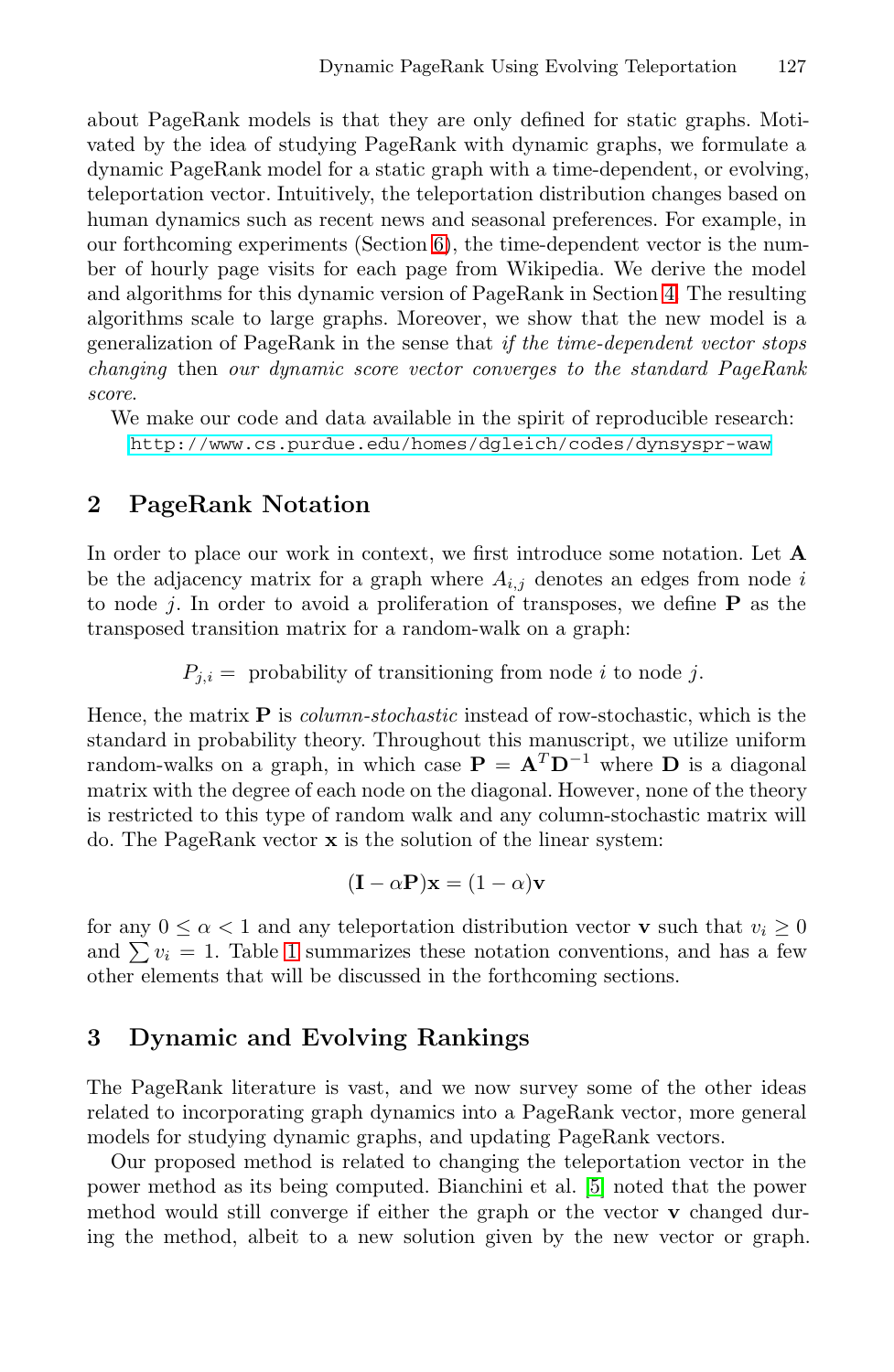<span id="page-2-0"></span>**Table 1.** Summary of notation. Matrices are bold, upright roman letters; vectors are bold, lowercase roman letters; and scalars are unbolded roman or greek letters.

| $n$ number of nodes in a graph |  |  |  |  |  |  |  |  |
|--------------------------------|--|--|--|--|--|--|--|--|
|--------------------------------|--|--|--|--|--|--|--|--|

**e** the vector of all ones

**P** column stochastic matrix

 $\alpha$  damping parameter in PageRank

**v** teleportation distribution vector

**x** solution to the PageRank computation

 $\mathbf{v}(t)$  $\mathbf{v}(t)$  [a](#page-10-2) teleportation distribution vector at time t

 $\mathbf{x}(t)$  solution to the Dynamic PageRank computation for time t

Our method capitalizes on a closely related idea and we utilize the intermediate quantities explicitly. Another related idea is the Online Page Importance Computation (OPIC) [1], which integrates a PageRank-like computation *with* a crawling process. The method does nothing special if a node has changed when it is crawled again. A more detailed study of how PageRank values evolve during a web-crawl was done by Boldi et al. [7]. Other work has approximated PageRank on graph streams [11].

Outside of the context of web-ranking, O'Madadhain and Smyth propose EventRank [23], a method of ranking nodes in dynamic graphs, that uses the PageRank propagation equations for a sequence of [gra](#page-11-7)phs. We utilize the same idea but place it within the context of a dynamical system.

While we described [Pa](#page-11-8)geRank in terms of a random-surfer model above, another characterization of PageRank is that it is a sum of damped transitions:

$$
\mathbf{x} = (1 - \alpha) \sum_{k=0}^{\infty} (\alpha \mathbf{P})^k \mathbf{v}.
$$

These transitions are a type of probabilistic walk and Grindrod et al. [16] introduced the related notion of dynamic walks for dynamic graphs.

In the context of popularity dynamics [25], our method captures how changes in external interest influence the popularity of nodes [an](#page-11-9)[d t](#page-11-10)he nodes linked to these nodes in an implicit fashion. Our work is also related to modeling human dynamics, namely, how humans change their behavior when exposed to rapidly changing or unfamiliar conditions [3]. In one instance, our method shows the important topics and ideas relevant to humans before and after one of the largest Australian Earthquakes.

In closing, we wish to note that our proposed method *does not involve* updating the PageRank vector, a related problem which has received considerable attention [9,19]. Nor is it related to tensor methods for dynamic graph data [26,12].

 $\theta$  $\theta$  $\theta$  decay parameter for time-series smoothing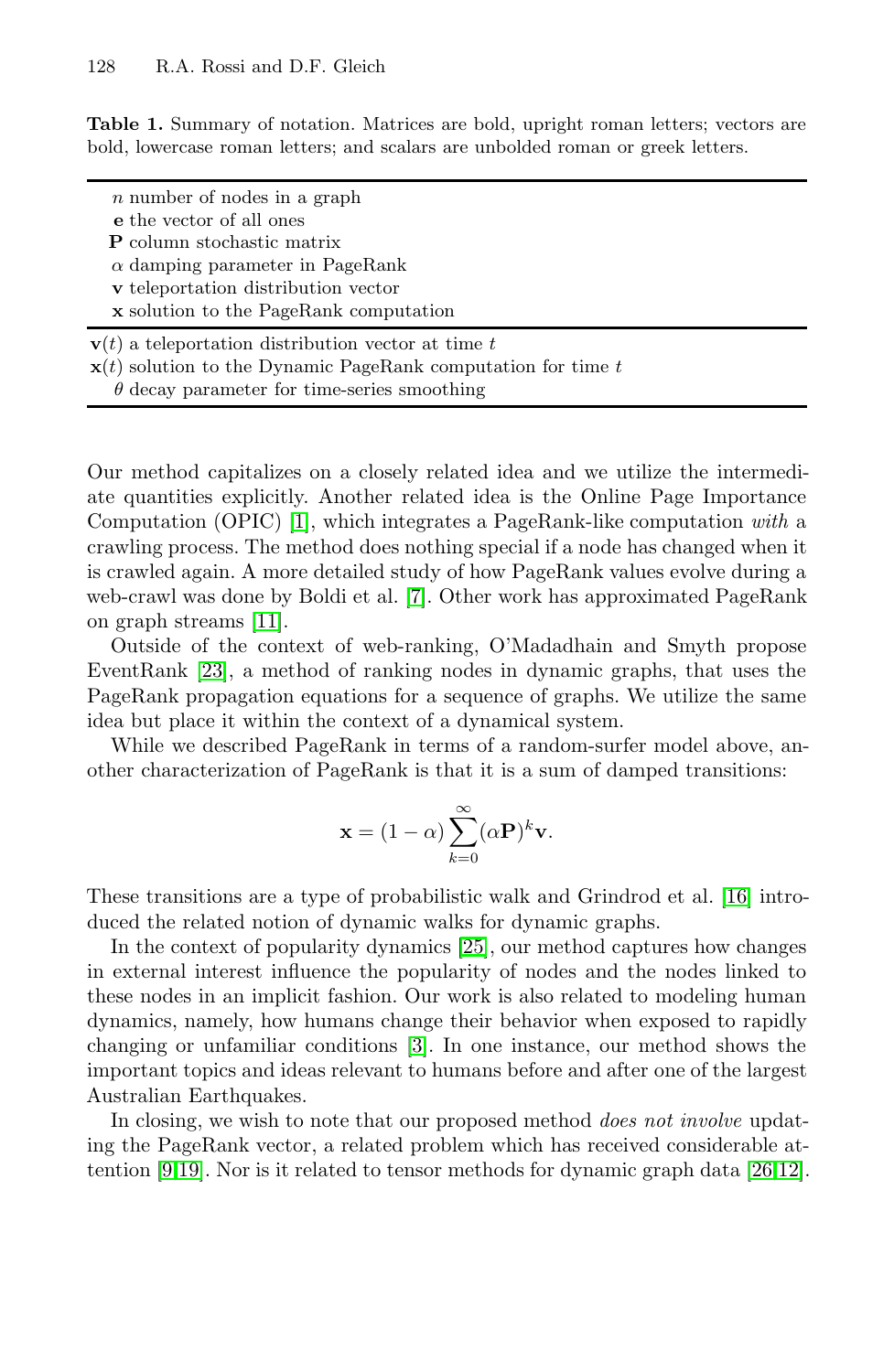## <span id="page-3-1"></span><span id="page-3-0"></span>**4 PageRank with Dynamic Teleportation**

In order to incorporate dynamics into PageRank, we reformulate a standard PageRank algorithm in terms of changes to the PageRank values for each page. This step allows us to state PageRank as a dynamical system, in which case we can easily incorporate changes into the vector.

The standard PageRank algorithm is the classical Richardson iteration:

<span id="page-3-2"></span>
$$
\mathbf{x}^{(k+1)} = \alpha \mathbf{P} \mathbf{x}^{(k)} + (1 - \alpha) \mathbf{v}.
$$

(Note that this iteration is identical to the power method for the PageRank Markov chain.) By rearranging this equation into a difference form, we have

$$
\Delta \mathbf{x}^{(k)} = \mathbf{x}^{(k+1)} - \mathbf{x}^{(k)} = \alpha \mathbf{P} \mathbf{x}^{(k)} + (1 - \alpha)\mathbf{v} - \mathbf{x}^{(k)} = (1 - \alpha)\mathbf{v} - (\mathbf{I} - \alpha\mathbf{P})\mathbf{x}^{(k)}.
$$

Thus, changes in the PageRank values at a node *evolve* based on the value  $(1-\alpha)\mathbf{v}-(\mathbf{I}-\alpha\mathbf{P})\mathbf{x}^{(k)}$ . We reinterpret this update as a continuous time dynamical system:

$$
\mathbf{x}'(t) = (1 - \alpha)\mathbf{v} - (\mathbf{I} - \alpha \mathbf{P})\mathbf{x}(t).
$$
 (1)

Other iterative methods also give rise to related dynamical systems, as utilized by [13] for studying eigenvalue solvers.

In the dynamic teleportation model, **v** is no longer fixed, but is instead a function of time  $\mathbf{v}(t)$ :

$$
\mathbf{x}'(t) = (1 - \alpha)\mathbf{v}(t) - (\mathbf{I} - \alpha\mathbf{P})\mathbf{x}(t).
$$
 (2)

Note that this means the PageRank values  $\mathbf{x}(t)$  may not "settle" or converge. We see this as a feature of the new model as we plan to utilize information from the evolution and changes in the PageRank values.

Standard texts on dynamical system show that the solution  $\mathbf{x}(t)$  is:

$$
\mathbf{x}(t) = \exp[-(\mathbf{I} - \alpha \mathbf{P})t]\mathbf{x}(0) + (1 - \alpha)\int_0^t \exp[-(\mathbf{I} - \alpha \mathbf{P})(t - \tau)]\mathbf{v}(\tau) d\tau.
$$

If  $\mathbf{v}(t) = \mathbf{v}$  is constant with respect to time, then

$$
\int_0^t \exp[-(\mathbf{I} - \alpha \mathbf{P})(t - \tau)] \mathbf{v}(\tau) d\tau = (\mathbf{I} - \alpha \mathbf{P})^{-1} \mathbf{v} - \exp[-(\mathbf{I} - \alpha \mathbf{P})t](\mathbf{I} - \alpha \mathbf{P})^{-1} \mathbf{v}.
$$

Hence, for constant  $\mathbf{v}(t)$ :

$$
\mathbf{x}(t) = \exp[-(\mathbf{I} - \alpha \mathbf{P})t](\mathbf{x}(0) - \mathbf{x}) + \mathbf{x},
$$

where **x** is the solution to static PageRank:  $(I - \alpha P)x = (1 - \alpha)v$ . Because all the eigenvalues of  $-(I - \alpha P) < 0$ , the matrix exponential terms disappear in a sufficiently long time horizon. Thus, when  $\mathbf{v}(t) = \mathbf{v}$ , nothing has changed. We recover the original PageRank vector **x** as the steady-state solution:

$$
\lim_{t \to \infty} \mathbf{x}(t) = \mathbf{x}
$$
 the PageRank vector.

This derivation shows that dynamic teleportation PageRank is a generalization of the PageRank vector.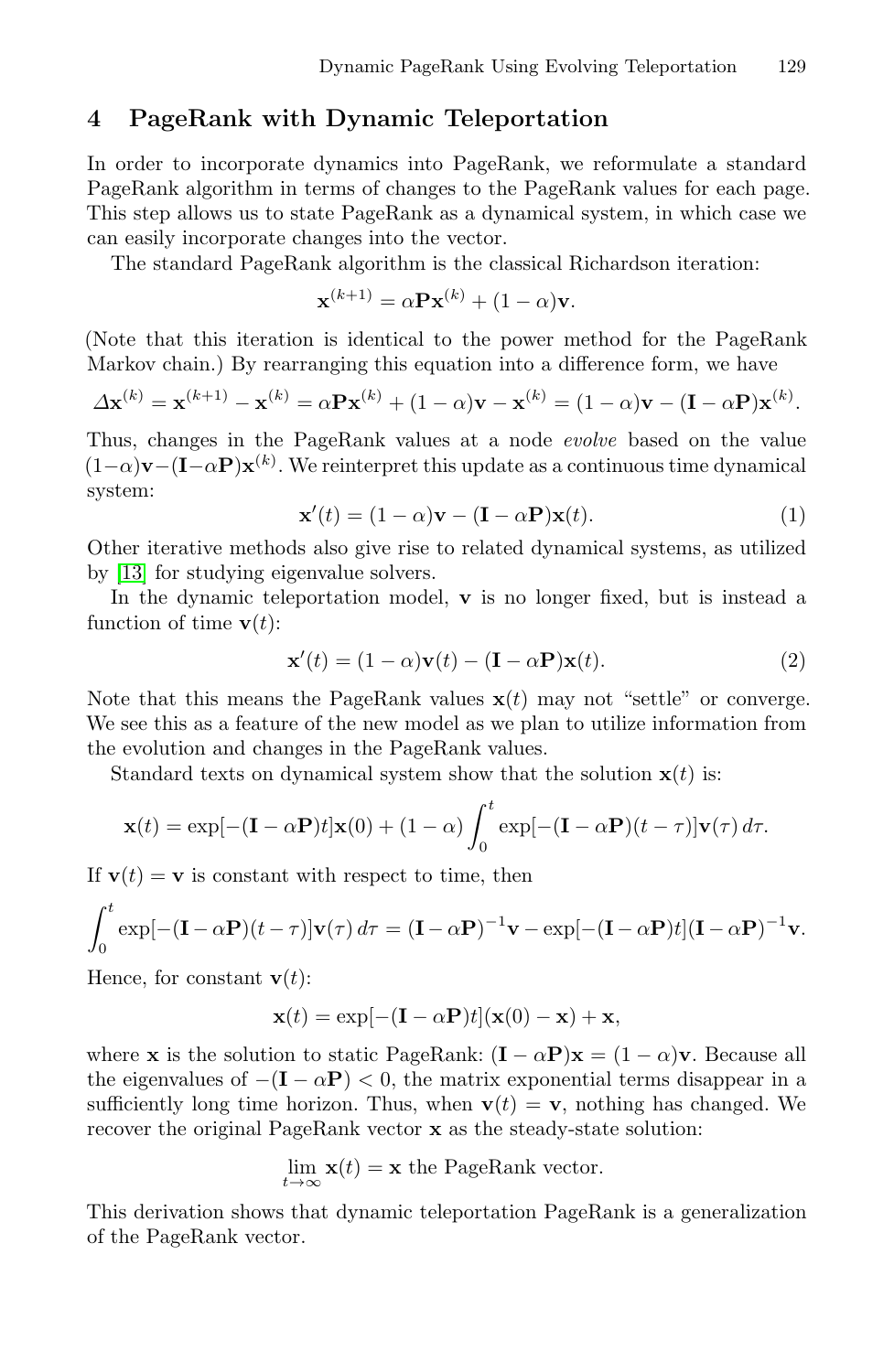130 R.A. Rossi and D.F. Gleich

#### **Require:**

a graph  $G = (V, E)$  and a procedure to compute **Px** for this graph

- a maximum time  $t_{\text{max}}$
- a function to return **v**(*t*) for any  $0 \le t \le t_{\text{max}}$
- a damping parameter  $\alpha$
- a time-step h

**Ensure: X** where the kth column of **X** is  $\mathbf{x}(0 + kh)$  for all  $1 \leq k \leq t_{\text{max}}/h$  (or any desired subset of these values)

 $t \leftarrow 0; k = 1$  $\mathbf{x}(0) \leftarrow \mathbf{v}(0)$  (or any other desired initial condition) **while**  $t \leq t_{\text{max}} - h$  **do**  $\mathbf{x}(t+h) \leftarrow \mathbf{x}(t) + h[(1-\alpha)\mathbf{v}(t) - (\mathbf{I} - \alpha \mathbf{P})\mathbf{x}(t)]$  $\mathbf{X}(:, k) \leftarrow \mathbf{x}(t+h)$  $t \leftarrow t + h; k \leftarrow k + 1$ **end while**

**Fig. 1.** In order to compute a sequence of dynamic teleportation PageRank values, we utiliz[e a](#page-3-1) forward Euler method for the dynamical system:  $\mathbf{x}'(t) = (1 - \alpha)\mathbf{v}(t) - (\mathbf{I} - \mathbf{v})(t)$  $\alpha$ **P**)**x**(t). The resulting procedure looks remarkably similar to the standard Richardson iteration to compute a PageRank vector. A key difference is that there is no notion of convergence.

#### **4.1 Algorithms**

In order to compute the time-sequence of PageRank values  $\mathbf{x}(t)$ , we can evolve the dynamical system (1) using any standard method, for instance a forward Euler or a Runge-Kutta method. At the moment, we only use the forward Euler method for simplicity. This method lacks high accuracy, but is fast and straightforward. Forward Euler approximates the derivative with a first order Taylor approximation:

$$
\mathbf{x}'(t) \approx \frac{\mathbf{x}(t+h) - \mathbf{x}(t)}{h},
$$

and then uses that approximation to estimate the value at a short time-step in the future:

 $\mathbf{x}(t+h) = \mathbf{x}(t) + h[(1-\alpha)\mathbf{v}(t) - (\mathbf{I} - \alpha\mathbf{P})\mathbf{x}(t)].$ 

Note that if  $h = 1$  and  $\mathbf{v}(t) = \mathbf{v}$  for all t, then this update becomes the original Richardson iteration. A summary of this derivation as a formal algorithm to compute a dynamic teleportation PageRank time series is given by Figure 1.

### **4.2 Discussion of the Algorithm** *&* **Practical Issues**

First, the algorithm we propose easily scales to large networks. This isn't surprising given its close relationship to the Richardson method for PageRank. The major expense is the set of  $t_{\text{max}}/h$  matrix-vector products with **P** – all of the other work is linear in the number of nodes. It could also be used in a distributed setting if any distributed matrix-vector product is available.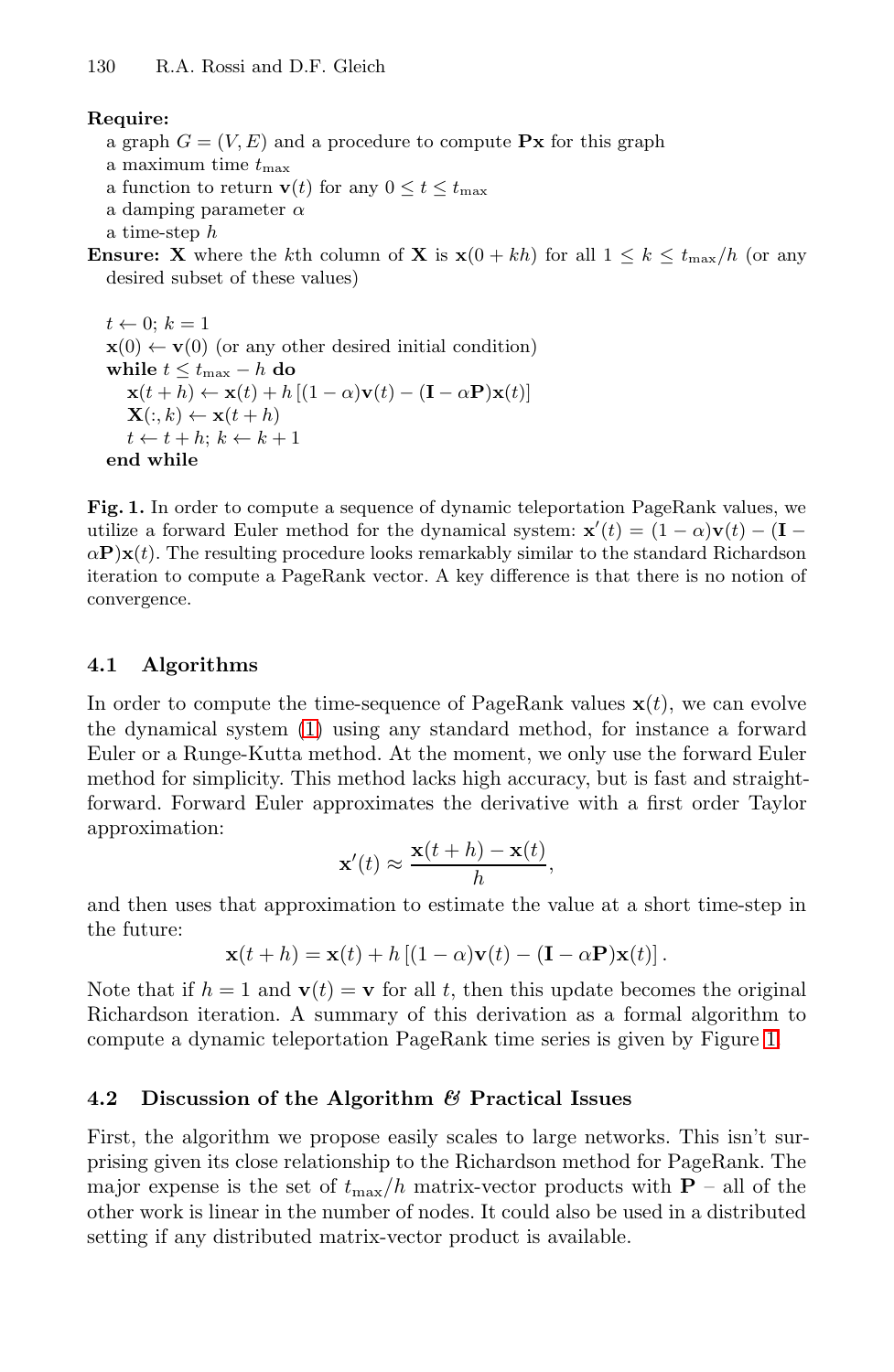In one sense, the forward Euler method is simply running a power method, but changing the vector **v** at every iteration. However, we [de](#page-3-2)rived this method based on evolving  $(2)$ . Thus, by studying the relationship between  $(2)$  and the algorithm in Figure 1, we can understand the underlying problem solved by changing the teleportation vector while running the power method. Consequently, we gain additional flexibility in adapting (2) to problems.

Thus far, we also have not discussed how to set  $\mathbf{v}(t)$  beyond the brief allusion at the beginning that the dynamic teleportation will be based on Wikipedia pageviews. When we apply the dynamic teleportation PageRank model, we need to pick a relationship between the time-scale of the dynamical system (2) and the time-scale in the underlying application. For instance, does  $\mathbf{x}(1)$  correspond to the PageRank values after a second, an hour, a day? There is no "correct" answer and the relationship has implications on the final model.

Suppose that we set  $\alpha = 0.85$ ,  $h = 1$ , and that  $t = 1$  is a minute of time in the application. If we have hourly data on Wikipedia pageviews, then the above algorithm will compute 60 iterations of the power-method between each hour. If we further use the incredibly simple model that  $\mathbf{v}(t)$  changes each hour as we get new data, then the forward Euler method is essentially equivalent to running the power-method to convergence after **v** changes on the hour. (They are essentially equivalent in the sense that PageRank will have converged to a 1-norm error of  $10^{-4}$  in about 60 iterations.) If, instead, we set  $\alpha = 0.85$ ,  $h = 1$ , and  $t = 1$  to be 20 minutes of time in the application, then we will do 3 iterations of the power method after each hourly change.

In the preceding discussion of the algorithm, we hypothesized that  $\mathbf{v}(t)$  changes at fixed intervals based on incoming data. A better idea is to smooth out these "jumps" using an exponentially weighted moving average. We plan to investigate this in the future.

#### **4.3 Ranking from Time-Series**

The above equations provide a time-series of dynamic PageRank vectors for the nodes, denoted formally as  $\mathbf{x}(t)$ ,  $0 \le t \le t_{\text{max}}$ . Most applications, however, want a single score, or small set of scores, to characterize the importance of a node. We now discuss a few ways in which these time series give rise to scores. Reference [23] used similar ideas to extract a single score from a time-series.

*Transient Rank.* We call the instantaneous values of **x**(t) a node's *transient* rank. This score gives the importance of a node at a particular time.

*Summary & Cumulative Rank.* Any summary function s of the time series, such as the integral, average, minimum, maximum, variance, is a single score that encompasses the entire interval  $[0, t_{\text{max}}]$ . We utilize the *cumulative rank* in the forthcoming experiments:

$$
\mathbf{c} = \int_0^{t_{\text{max}}} \mathbf{x}(t) dt \approx h \mathbf{X} \mathbf{e}.
$$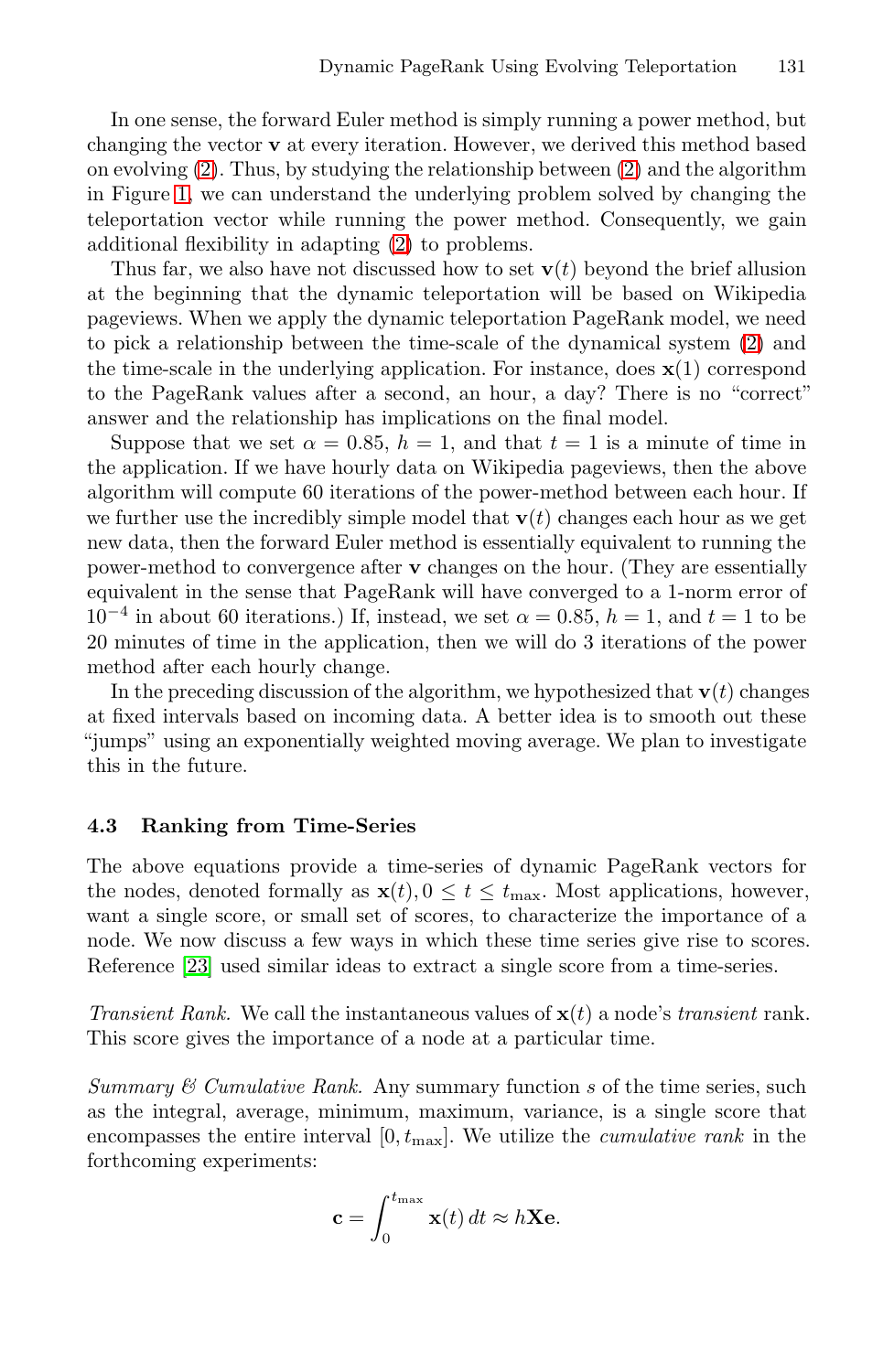#### 132 R.A. Rossi and D.F. Gleich

*Difference Rank.* A node's difference rank is the difference between its maximum and minimum rank over all time:

$$
\mathbf{d} = \max_t [\mathbf{x}(t)] - \min_t [\mathbf{x}(t)].
$$

Nodes with high difference rank should reflect import[an](#page-10-4)[t e](#page-11-11)vents that occurred within the range  $[0, t_{\text{max}}]$ . The underlying intuition is that normal nodes are the pages where the Dynamic PageRanks do not change much. While the pages that have large differences in their time-series of PageRanks are topics or news that went viral or becomes popular over time. See Section 6 for more details and Figure 3 for examples such as Rihanna, PricewaterhouseCoopers, Watchmen, and American Idol (season 8).

Having a variety of different scores derived from the same data frequently helps when using these scores as features in a prediction or learning task [4,10].

#### **4.4 Clustering the Time-Series**

After applying our forward Euler based algorithm, we have sampled an approximation of this time-series:  $\mathbf{X} = \{ \mathbf{x}(hk) : k = 1, \ldots, t_{\text{max}}/h \}$ . By *clustering* these discrete time-series, we can automatically discover patterns such as increasing or decreasing trends, periodic bursts at certain times of the year, and their ilk. Our initial experiments were promising but were omitted due to space.

## **5 [D](#page-11-12)atasets**

In both of the following experiments, we set  $h = 1$ , and  $t = 5$  to represent one period of data – [one](#page-11-13) hour for Wikipedia and one month for Twitter – so that we do 5 iterations of the forward Euler meth[od](#page-11-14) before incorporating the new data. In each period  $\mathbf{v}(t)$  is normalized to sum to 1, but is otherwise unchanged.

*Wikipedia Article Graph and Hourly Pageviews.* Wikipedia provides access to copies of its database [28]. We downloaded a copy of its database on March 6th, 2009 and extracted an article-by-article link graph, where an article is a page in the main Wikipedia namespace, a category page, or a portal page. All other pages and links were removed. See [15] for more information.

Wikipedia also provides hourly pageviews for each page [29]. These are the number of times a page was viewed for a given hour. These are not unique visits. We downloaded the raw page counts and matched the corresponding page counts to the pages in the Wikipedia graph. We used the page counts starting from March 6, 2009 and moving forward in time.

As an aside, let us note that vertex degrees and cumulated pageviews are uncorrelated with a correlation coefficient of 0.02, indicating that using pageviews will not reinforce any degree bias in the dynamic ranks. In fact, pages with a large number of pageviews may not have high in-degree at all, which provides evidence that pages with large in-degree are not always visited more frequently.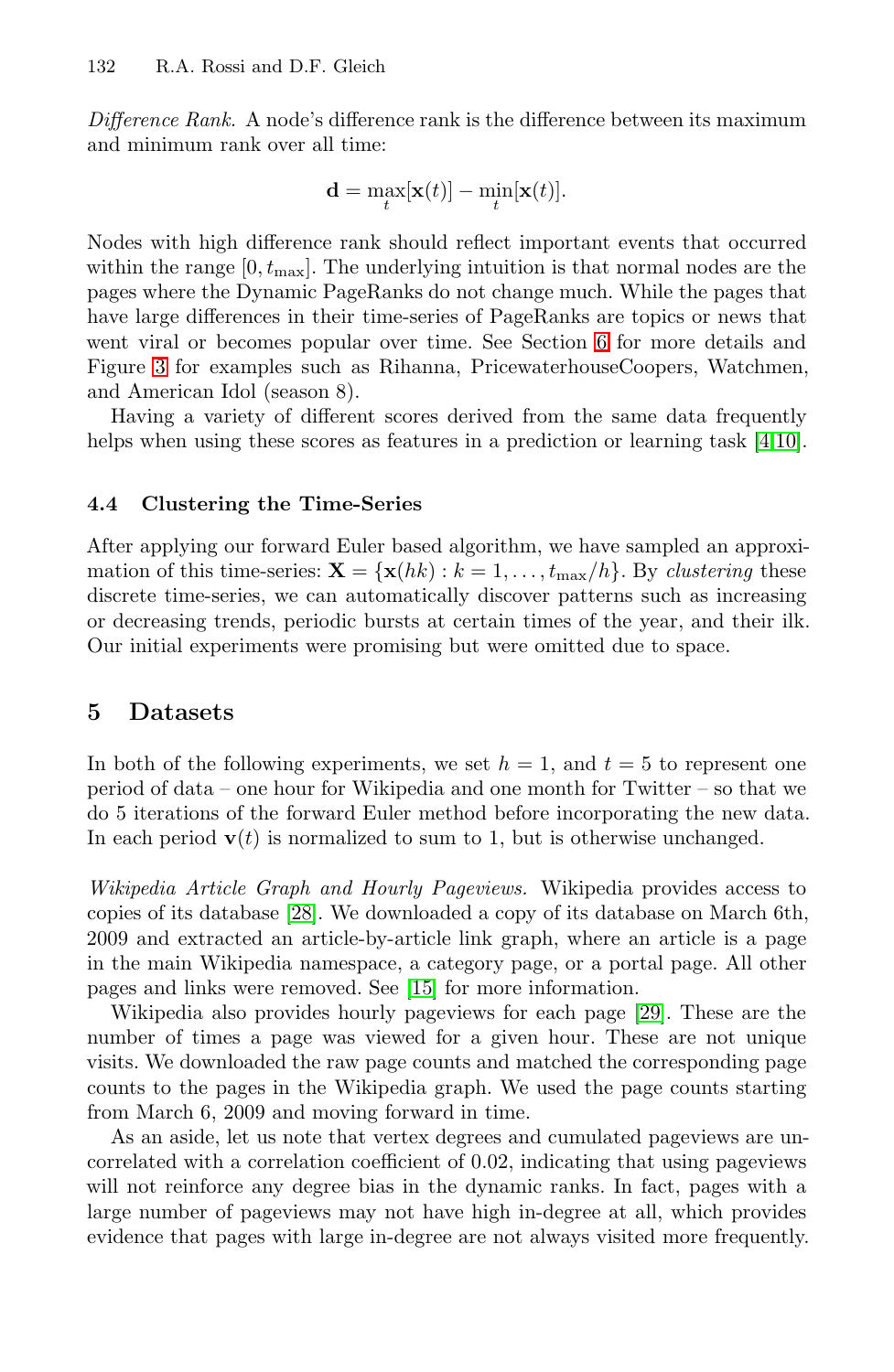*Twitter Social Network and Monthly Tweet Rates.* We use a follower graph generated by starting with a few seed users and crawling follows links from 2008. We extract the user tweets over time from  $2008 - 2009$ . A tweet is represented as a tuple (user, time, tweet). Using the set of tweets, we construct a sequence of vectors to represents the number of tweets for a given month.

**Table 2.** Dataset Properties. The pageviews or tweets is denoted as **p**.

<span id="page-7-0"></span>

| Dataset                        | <b>Nodes</b> | Edges                 | $t_{\rm max}$ Period | Average $p_i$    | Max $p_i$       |
|--------------------------------|--------------|-----------------------|----------------------|------------------|-----------------|
| WIKIPEDIA 4,143,840<br>TWITTER | 465.022      | 72,718,664<br>835.424 | 20 hours<br>6 months | 1.3225<br>0.5569 | 334,650<br>1056 |

## **6 Empirical Results**

In this section, we demonstrate the effectiveness of Dyn[am](#page-10-5)ic PageRank as a method for automatically adapting page importance based on graph structure and external influence by showing that it provides different insights (§6.1), finds interesting pages (§6.2), and helps predict pageviews (§6.3).

#### **6.1 Ranking from Time-Series**

We first use the intersection similarity measure to evaluate the rankings [6]. Given two vectors  $x$  and  $y$ , the intersection similarity metric at  $k$  is the average symmetric difference over the top-j sets for each  $j \leq k$ . If  $\mathcal{X}_k$  and  $\mathcal{Y}_k$  are the topk sets for **x** and **y**, then  $\text{isim}_k(\mathbf{x}, \mathbf{y}) = \frac{1}{k} \sum_{j=1}^k \frac{|X_j \Delta \overline{y}_j|}{2j}$ , where  $\Delta$  is the symmetric set-difference operation. Identical vectors have an intersection similarity of 0.

For the Wikipedia graph, Figure 2 shows the similarity profile comparing **d** (from §4.3) to static PageRank, degree, cumulative pageviews  $\mathbf{p}_c$ , maximum pageviews difference  $\mathbf{p}_d$ , and two other Dynamic PageRank vectors: transient  $\mathbf{x}(t_{\text{max}})$  and cumulative **c**. The figure suggests that Dynamic PageRank is different from the other measures, even for small values of k. In particular, combining the external influence with the graph appears to produce something new.

#### **6.2 Top Dynamic Ranks**

Figure 3 shows the time-series of the top 100 pages by the difference measure. Many of these pages reveal the ability of Dynamic PageRank to mesh the network structure with changes in external interest. This became immediately clear after reviewing significant events from this time period. We find pages related to an Australian earthquake (40, 72, 70), a just released movie "Watchmen" (94, 39, 99), a famous musician that died (2, 95, 68), recent "American Idol" gossip (32, 96, 56), a remembrance of Eve Carson from a contestant on "American Idol" (80, 88, 27), news about the murder of a Harry Potter actor (77), and the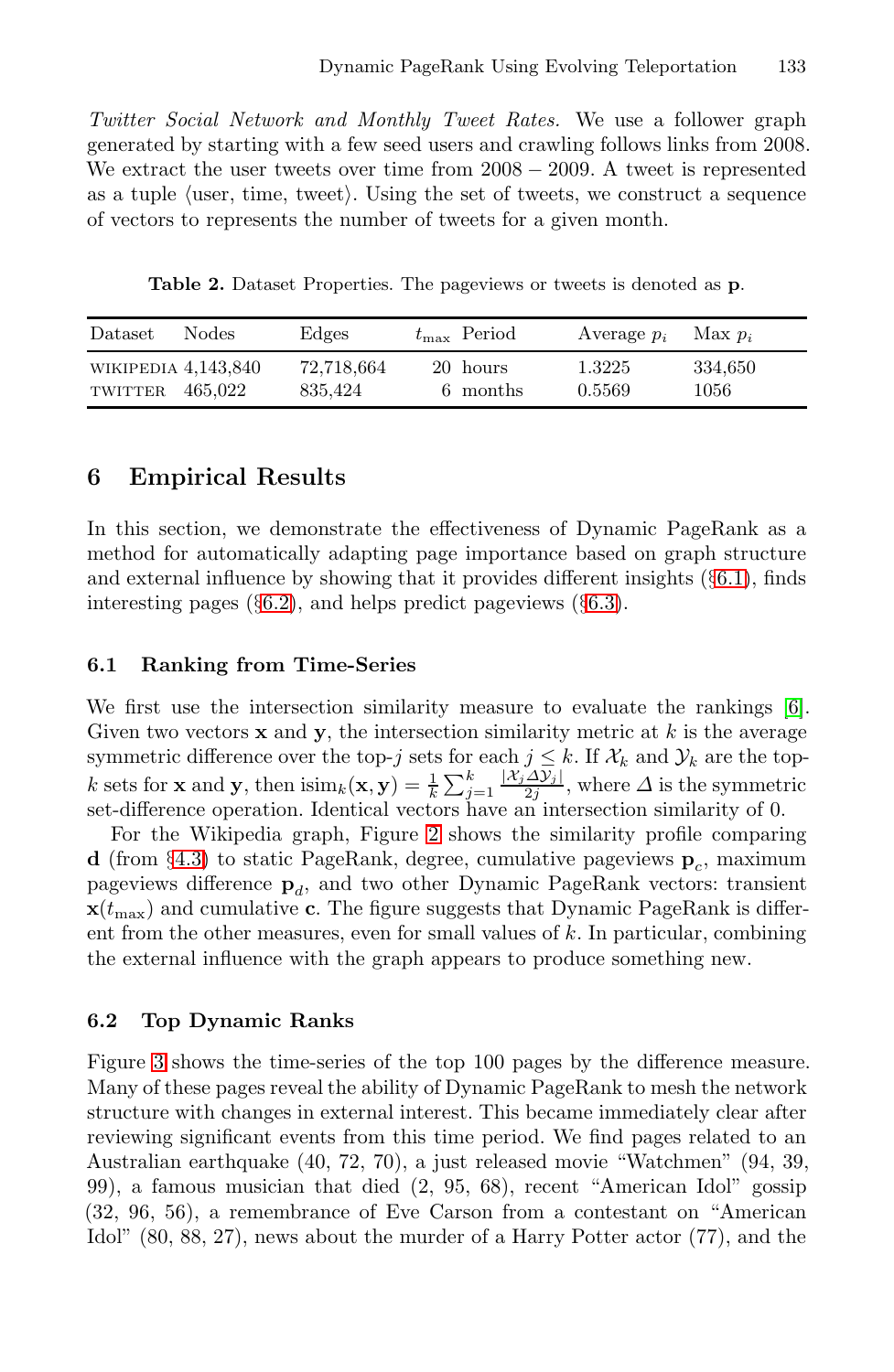

**Fig. 2.** Intersection similarity between Dynamic PageRank's difference ranking **d** and the other ranking vectors. To more appropriately see the differences, we zoom in on the top  $10^5$  nodes. See the discussion in the text.

Skittles social media mishap (87). These results demonstrate the effectiveness of the Dynamic PageRank to identify interesting pages that pertain to external interest. The influence of the graph results in the promotion of pages such as Richter magnitude (72). That page was not in the top 200 from pageviews.

In another study, omitted due to space, we performed a clustering of these time-series to identify pages [wit](#page-10-6)h similar trends. For instance, pages such as Watchmen (37) and Rorschach (94) share strikingly similar patterns. These patterns indicate the page that became important first and the amount of traffic or popularity that diffused over time.

## **6.3 Predicting Future Pageviews** *&* **Tweets**

We conclude by studying how well the dynamic PageRank values *predict* future pageviews. Formally, given a lagged time-series [2], the goal is to predict the future value  $\mathbf{p}_{t+1}$  (actual pageviews or number of tweets). This type of temporal prediction task has many applications, such as actively adapting caches in large database systems, or dynamically recommending pages.

We performed one-step ahead predictions  $(t+1)$  using linear regression. That is, we learn a model of the form:

$$
\left[ \bar{\mathbf{f}}(t-1; \theta) \bar{\mathbf{f}}(t-2; \theta) \dots \bar{\mathbf{f}}(t-w; \theta) \right] \mathbf{b} \approx \mathbf{p}(t)
$$

where w is the window-size, and  $\mathbf{\bar{f}}(\cdot;\theta)$  is an exponentially damped moving average computed from either pageviews, dynamic PageRanks, or both. Using this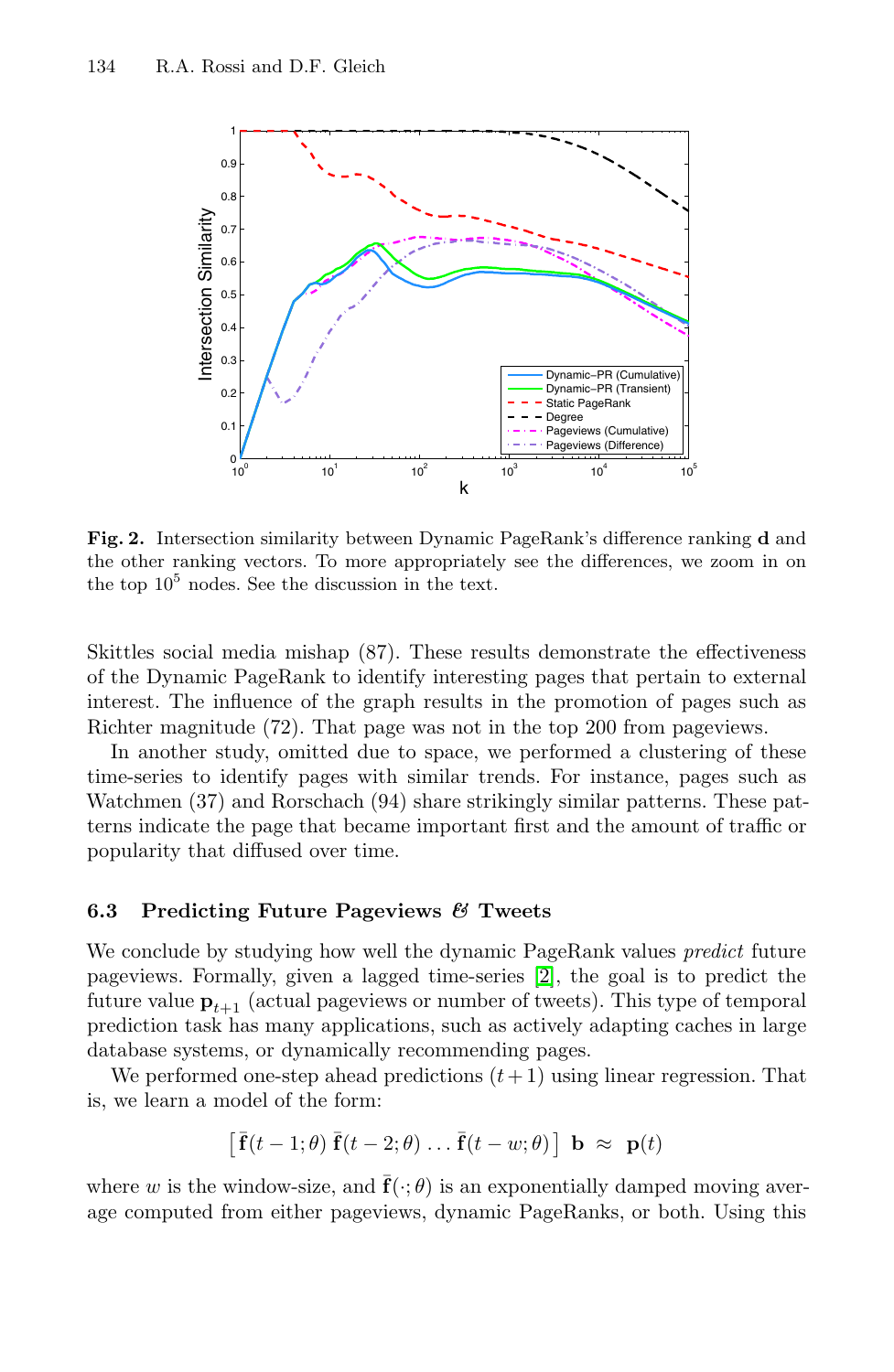

**Fig. 3.** The top-100 Wikipedia pages that fluctuate the most as determined by the difference ranking from our Dynamic PageRank approach. The x-axis represents time (in hours) while the y-axis represents the Dynamic PageRank value. The blue line represents Dynamic PageRank and the red line represents the hourly pageviews. There exist many interesting time-series patterns such as spikes (40), cyclic/seasonality trends (16-20), and increasing/decreasing trends (39 and 77), among many others. Further analysis and anecdotal evidence was removed due to space.

average is a standard forecasting technique. Specifically, the exponentially damped moving average of a time-series feature  $f(t)$  is:

$$
\bar{\mathbf{f}}(t; \theta) = \underbrace{\theta \mathbf{f}(t)}_{\text{new data}} + \underbrace{(1 - \theta)\bar{\mathbf{f}}(t - 1; \theta)}_{\text{old data}}.
$$

The exponential factor was  $\theta = 0.3$  for Twitter and  $\theta = 0.7$  for Wikipedia. Due to the scarcity of the data, we used 0.3 for Twitter since this choice weights past observations more heavily. In the future, we plan to use cross-validation. After fitting, the model predicts  $\mathbf{p}(t+1)$  as  $\left[ \bar{\mathbf{f}}(t;\theta) \bar{\mathbf{f}}(t-1;\theta) \cdots \bar{\mathbf{f}}(t-w+1;\theta) \right]$  **b**. To measure the error, we use symmetric Mean Absolute Percentage Error (or sMAPE) [2].

We study two models.

*Base Model.* This model uses only the time-series of pageviews or tweet-rates to predict the future pageviews or number of tweets.

*Dynamic PageRank Model.* This model uses both the Dynamic PageRank timeseries and pageviews to predict the future pageviews.

We evaluate these models for prediction on *stationary* and *non-stationary* time-series. Informally, a time-series is weakly stationary if it has properties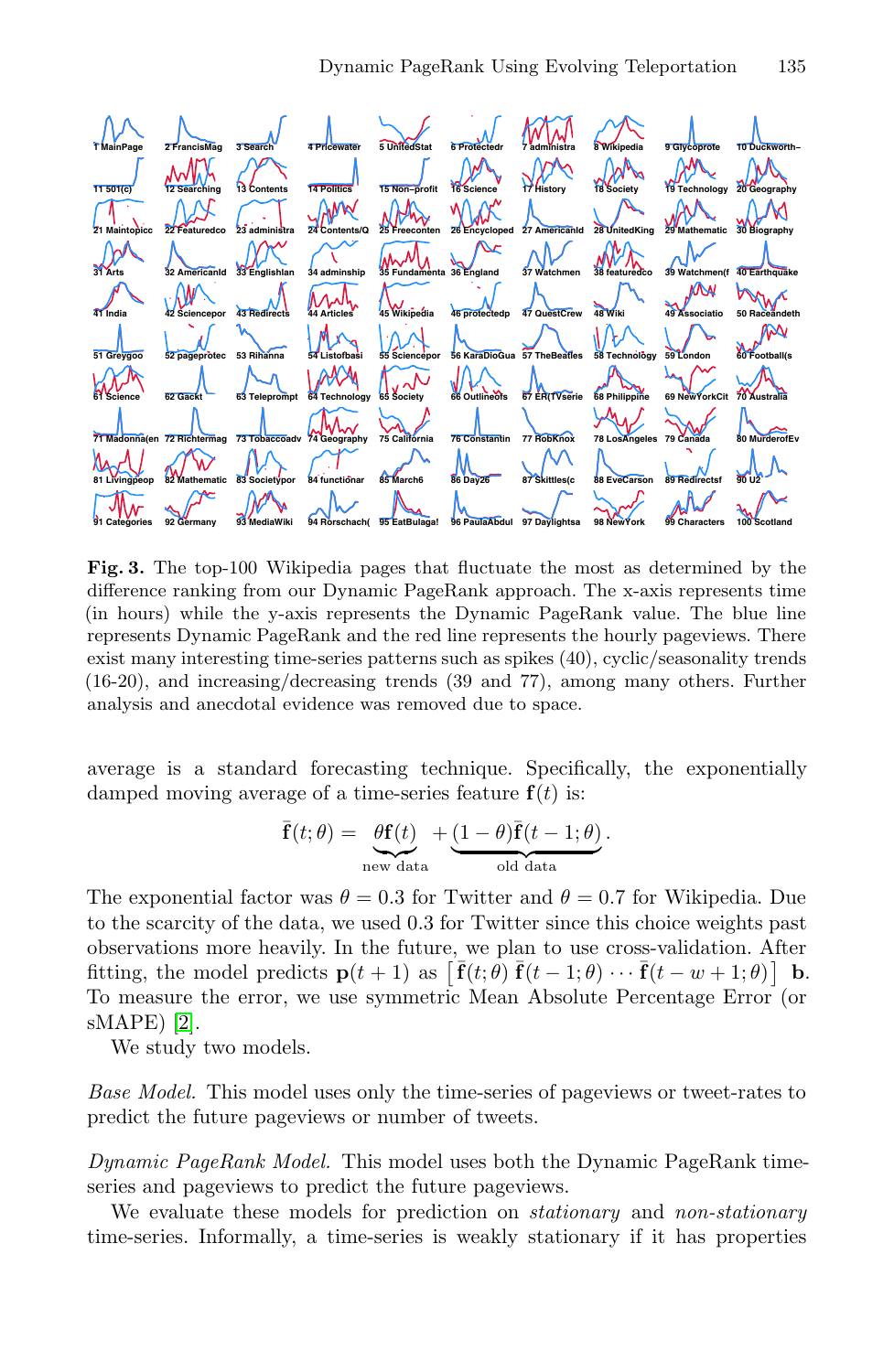#### 136 R.A. Rossi and D.F. Gleich

(mean and covariance) similar to that of the time-shifted time-series. We consider the top and bottom 1000 nodes from the difference ranking as nodes that are approximately non-stationary (volatile) and stationary (stable), respectively. Table 3 compares the predictions of the models across time for non-stationary and stationary prediction tasks. Our findings indicate that the Dynamic PageRank time-series provides valuable information for forecasting future pageviews.

**Table 3.** Average SMAPE over all nodes for the two models (lower is better). We also measure the performance of the models for predicting highly volatile nodes (nonstationary) and nodes with relatively stable behavior (stationary). In all cases, the Dynamic PageRank model is more accurate than the base model.

<span id="page-10-2"></span>

|         | Dataset Forecasting      | Dynamic PageRank Base Model |        |
|---------|--------------------------|-----------------------------|--------|
|         | WIKIPEDIA Non-stationary | 0.4349                      | 0.5028 |
|         | Stationary               | 0.3672                      | 0.4373 |
| TWITTER | $Non-stationary$         | 0.4852                      | 1.2333 |
|         | Stationary               | 0.6690                      | 0.9180 |

## <span id="page-10-6"></span>**7 Conclusion**

<span id="page-10-5"></span><span id="page-10-4"></span><span id="page-10-1"></span>We proposed an evolving teleportation adaptation of the PageRank method to capture how changes in external interest influence the importance of a node. This proposal lets us treat PageRank as a dynamical system and seamlessly incorporate changes in the teleportation vector. Furthermore, we demonstrated the utility of using Dynamic PageRank for predicting pageviews. In future work, we hope to include dynamic and evolving graphs into this framework as well.

## <span id="page-10-3"></span><span id="page-10-0"></span>**References**

- 1. Abiteboul, S., Preda, M., Cobena, G.: Adaptive on-line page importance computation. In: WWW, pp. 280–290. ACM (2003)
- 2. Ahmed, N., Atiya, A., El Gayar, N., El-Shishiny, H.: An empirical comparison of machine learning models for time series forecasting. Econ. Rev. 29(5-6), 594–621 (2010)
- 3. Bagrow, J., Wang, D., Barabási, A.: Collective response of human populations to large-scale emergencies. PloS one 6(3), e17680 (2011)
- 4. Becchetti, L., Castillo, C., Donato, D., Baeza-Yates, R., Leonardi, S.: Link analysis for web spam detection. ACM Trans. Web  $2(1)$ ,  $1-42$   $(2008)$
- 5. Bianchini, M., Gori, M., Scarselli, F.: Inside PageRank. ACM Transactions on Internet Technologies 5(1), 92–128 (2005)
- 6. Boldi, P.: TotalRank: Ranking without damping. In: WWW, pp. 898–899 (2005)
- 7. Boldi, P., Santini, M., Vigna, S.: Paradoxical effects in PageRank incremental computations. Internet Mathematics 2(2), 387–404 (2005)
- 8. Bonacich, P.: Power and centrality: A family of measures. American Journal of Sociology, 1170–1182 (1987)